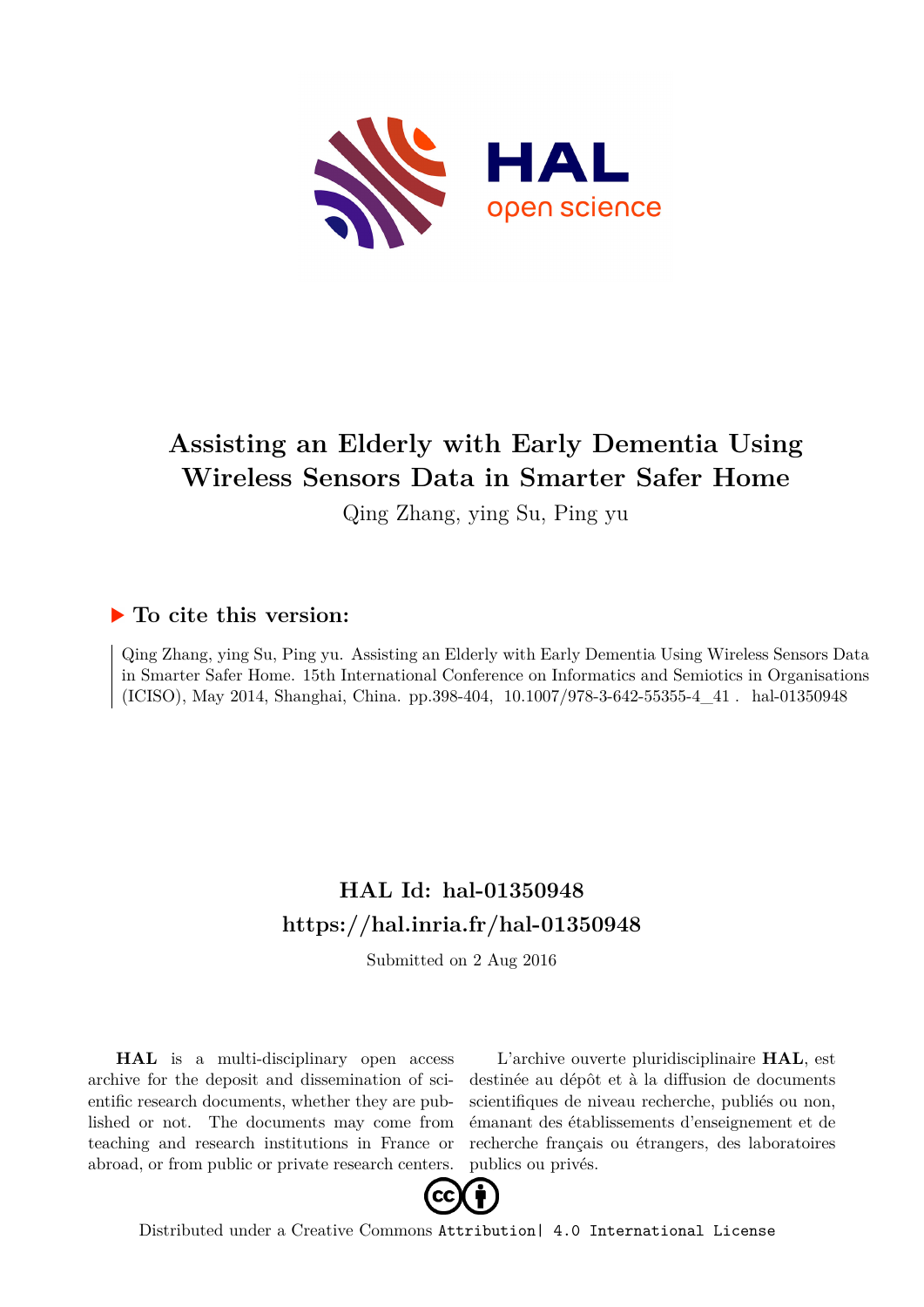# **Assisting an Elderly with Early Dementia using Wireless Sensors Data in Smarter Safer Home**

Qing Zhang<sup>1</sup>, Ying Su<sup>2</sup>, Ping Yu<sup>3</sup>

<sup>1</sup>Australian e-Health Research Centre/CSIRO Computational Informatics, Australia <sup>2</sup> Institute of Scientific and Technical Information of China, China, 100038, Beijing, China <sup>3</sup>Health Informatics Research Laboratory, University of Wollongong, Australia qing.zhang@csiro.au, suy.rspc@istic.ac.cn, [ping@uow.edu.au](mailto:ping@uow.edu.au)

**Abstract.** The primary aim of this study is to develop a Smart Assistive Living (SAL) platform to enable old people suffering from dementia to stay at home as long as possible. The technology used includes wireless sensor network and broadband network connectivity. The assistive technology aggregates sensor information about environmental, cognitive, physical and physiological factors and integrate them to support the delivery of telehealth and telecare services to older people with mild dementia. The plan for the testing and implementation of the technology and commercial roll out is also briefly outlined.

**Keywords:** Wireless Sensor Network, Smart home, Activity recognition, Activity of daily living, ADL, Aged carer, Community care, Time series analysis, Information quality

#### **1 Introduction**

The looming dementia epidemic has plagued all nations around the world, with its social and economic impact widely acknowledged by World Health Organisation, health organizations and governments. For example, about 14 million people in the Asia Pacific Region, the largest continent with more than half of the world population, are plagued by dementia. Alzheimer's Disease International (ADL) estimated that by 2050 the amount of people with dementia will be tripled to 65 millions.

The cost of dementia in 2003 was \$60.4 billion for an estimated 12.6 million people with dementia in Asia Pacific region. With an estimated cost of around 1% of GDP, dementia will become the third largest source of health and residential aged care spending in Australia within two decades. The devastating impact of dementia on the social and public health systems is not only due to it being the most disabling of all chronic diseases, but also its enormous economic impact on health system, care services, and productivity losses. Therefore, dementia presents significant challenges to policymakers and public healthcare system.

While there is no cure to dementia, efforts can be made to delay or reduce the number of people suffering from it. The possible preventive and interventive mechanisms include improving social and physical living environment to prevent or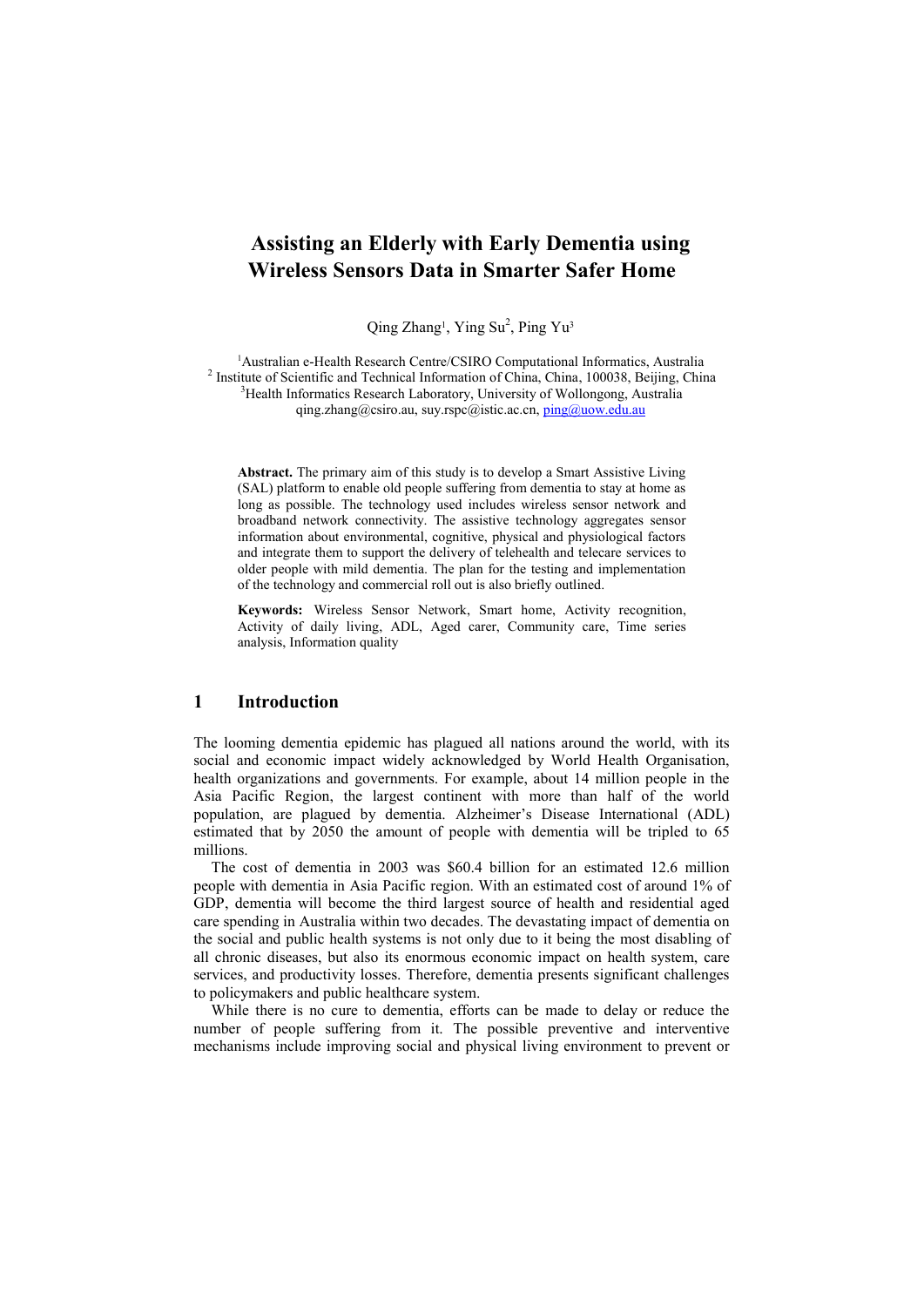slow down the progression of the disease, early interventions (lowering incidence), and improvements in treatment and care to increase survival.

Wellness is about well-being of people. It is indicated by the capability of people in performing their daily activities of living and work. A wellness determination process helps Data related to the wellness indices and behavior recognition can guide the healthcare professionals to identify the variations of people's performance on maintaining or improving health and wellness.

To address the challenge taking the advantage of information and communication technology, we propose a solution called "Smarter and Safer Home" that we hope to enable old people with early dementia (PWED) to remain independently in their homes as long as possible. The second aim of our solution is to enhance quality of life (QoL) for these people, as well as QoL for their family carers. Our strategy is to deploy environmental sensors in their homes, acting as non-intrusive monitoring devices for human behaviour. These sensors are expected to continuously stream data to our central server, where we can then extract and analyse these data to identify the pattern of a person's daily activities. Through the mechanism of machine learning, new activities will be benchmarked against the established patterns to identify those 'abnormal' situations. Once an abnormal signal was detected, an alert will be provided to family carers, such as unattended stove or bathroom flooding. We hope that the 'signal' from the sensors will notify, motivate, and encourage older people and their family carers to take appropriate precaution or intervention. Our proposed technology will lead to new method in assessing the severity of dementia, early detection of abnormal health conditions and development of targeted prevention or early intervention. This will again lead to the reduction of occurrence of behavioural or psychological symptoms and relief burden for family carers to look after their beloved ones. The ultimate goal is to maintain the ADL of people with dementia, improve their QoL and QoL for their family members. This paper will outline the design of our smart home and the plan to implement it.

# **2 The architecture of the system**

We employ the Smarter Safer Home system developed at CSIRO [4] to collect and analyse sensor data from homes of dementia patients. The system consists of two components: (i) Wireless Sensor Network (WSN) for data transmission and (ii) intelligent home monitoring system to collect sensor data, perform data analysis and present results to end user.

#### **2.1 Wireless Sensor Network**

Although there are many previous work on monitoring ADL of people with dementia through wearable sensors such as RFID markers and wearable accelerometers detecting falls  $(1,2,3]$ , the innovative aspect of our proposed solution is to place the sensors in the person's living environment, instead attached to their body for nonintrusive monitoring of human behavior. The two advantages of this solution are: First, wearable sensors are not always convenient for users to carry around. This is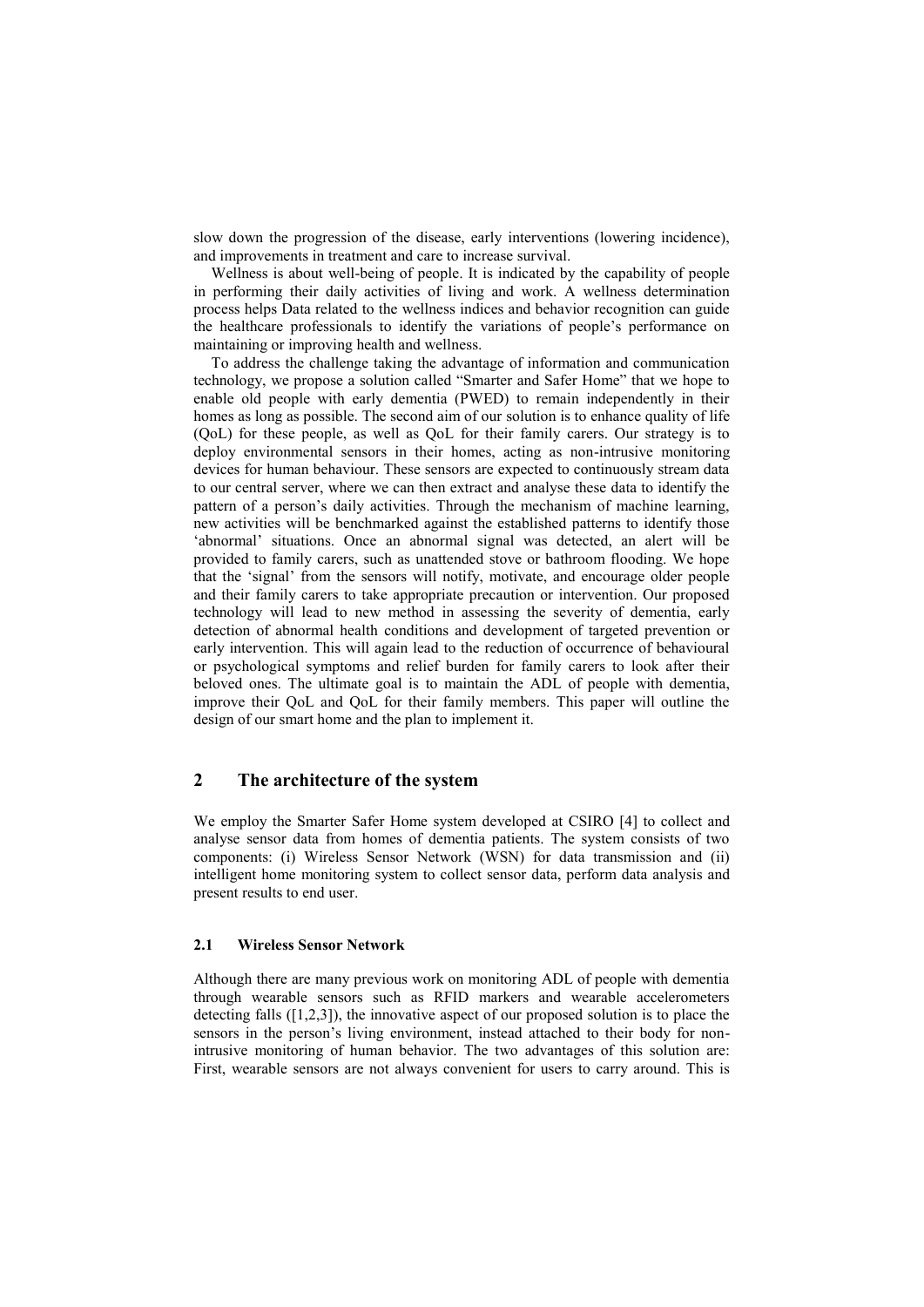particularly relevant for people with mild dementia as they easily forget things; second, sensors placed in environment is out of the sight of the users, thus has less interference with their daily lives. Third, the data recorded by sensors are anonymous, containing very little information about personal privacy. Table 1 describes all types of in-house sensors that will be used in our smart home system.

**Table 1:** List of environmentally placed sensors

| Sensor type        | Data collected                      |
|--------------------|-------------------------------------|
| Motion sensor      | Incidents of movements              |
| Accelerometer      | Mattress movements                  |
| Power sensor       | Electrical power draw by appliances |
| Acoustic sensor    | Water flows in pipes                |
| Temperature sensor | Temperature readings                |
| Humidity sensor    | Humidity readings                   |
| Read switch        | Doors open/closed                   |
| Pressure sensor    | Sofa/couch being attended           |

## **2.2 Intelligent home monitoring system**

Figure 1 illustrates the function of the smart home: data collection, analyses and presentation.



**Figure 1:** Smart Home platform architecture

## **Data collection**

This module gathers continuously recorded, daily activity data of a person from the non-intrusive sensors deployed at invisible locations at home. Figure 2 presents the places where these sensors are likely to be located.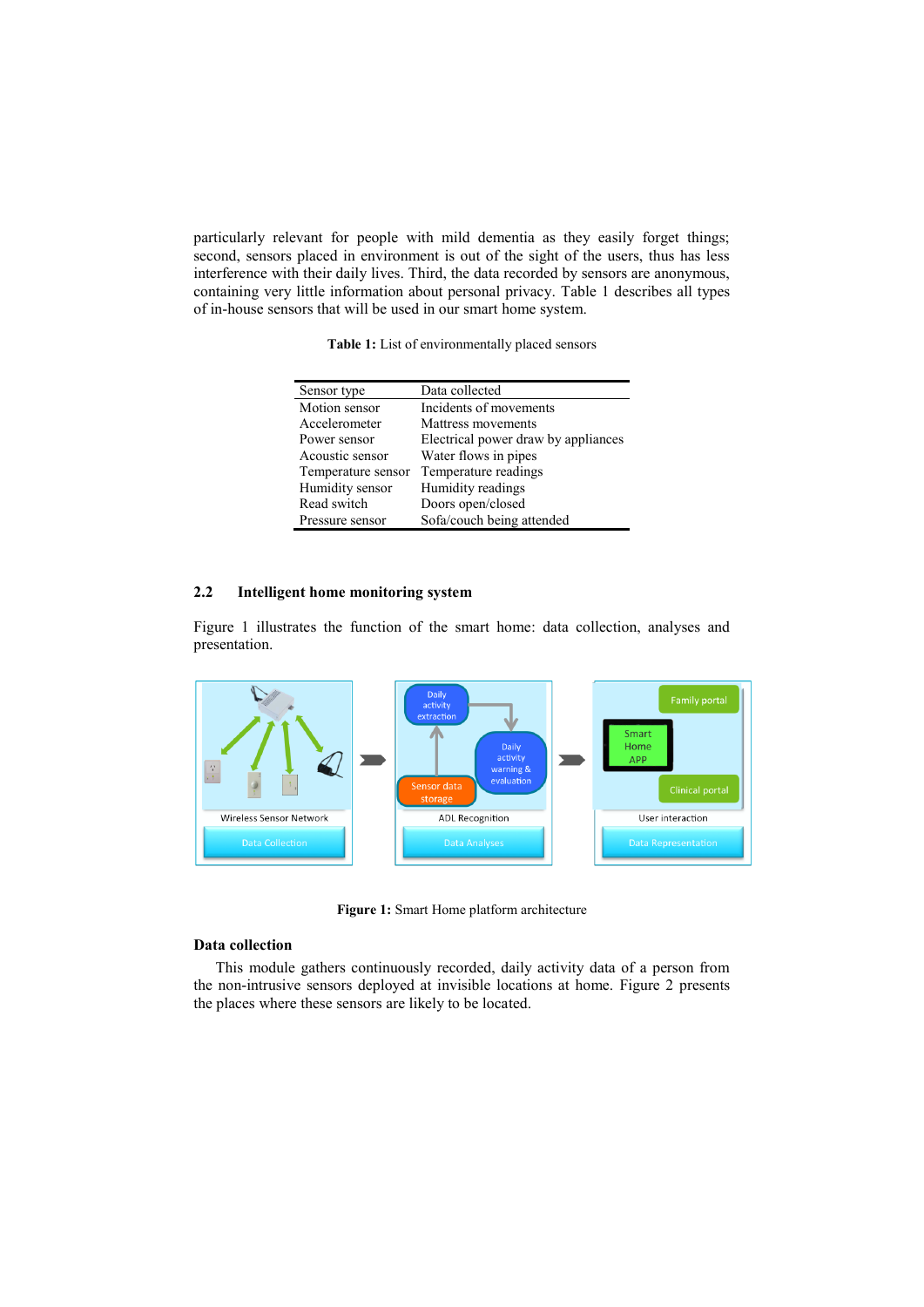

**Figure 2** Typical places where the sensors will be installed.

### **Data analyses**

This module analyses raw sensor data captured to extract information about a person's routine behaviour and ADL. It will extract activity patterns and measure the person's physical, health and mental functions. Based on statistical data analysis and machine learning, it will provide warning/alert of abnormal situations in real time when such situation happens. By triangulating data from other sources, it is anticipated that the level and type of assistance that a person with early onset of dementia requires can be estimated and be provided to enable him or her to live independently as long as possible.

Raw sensor data is initially processed at the in-house local server. The output is converted to semantically meaningful representation of observed actions. The design and implementation of information presentation and service provision will benefit from semiotics, a well-established discipline of signs and human communication in social context. The semiotic framework will guide us in taking account of syntactic, semantic and pragmatic levels of system functions and service provision to the different stakeholders. In our system, sensors collect simple actions such as turn on/off the microwave, move in/out of the bathroom. These actions, along with their temporal features, are then transmitted to the database server for more complex activity extractions. An activity is a more complex motion pattern, typically composed of many actions and with longer durations. For example, turning on a microwave is considered an action, while preparing a meal is an activity. Typical activities of daily living, as a concept that is first established by Katz, include bathing, dressing, toileting, transferring, continence and feeding ([5]). It is well known that maintaining ADL becomes a major focus for care of people with dementia. Table 2 shows a non-exhaustive list of ADLs that could be automatically extracted from the related sensors in our system.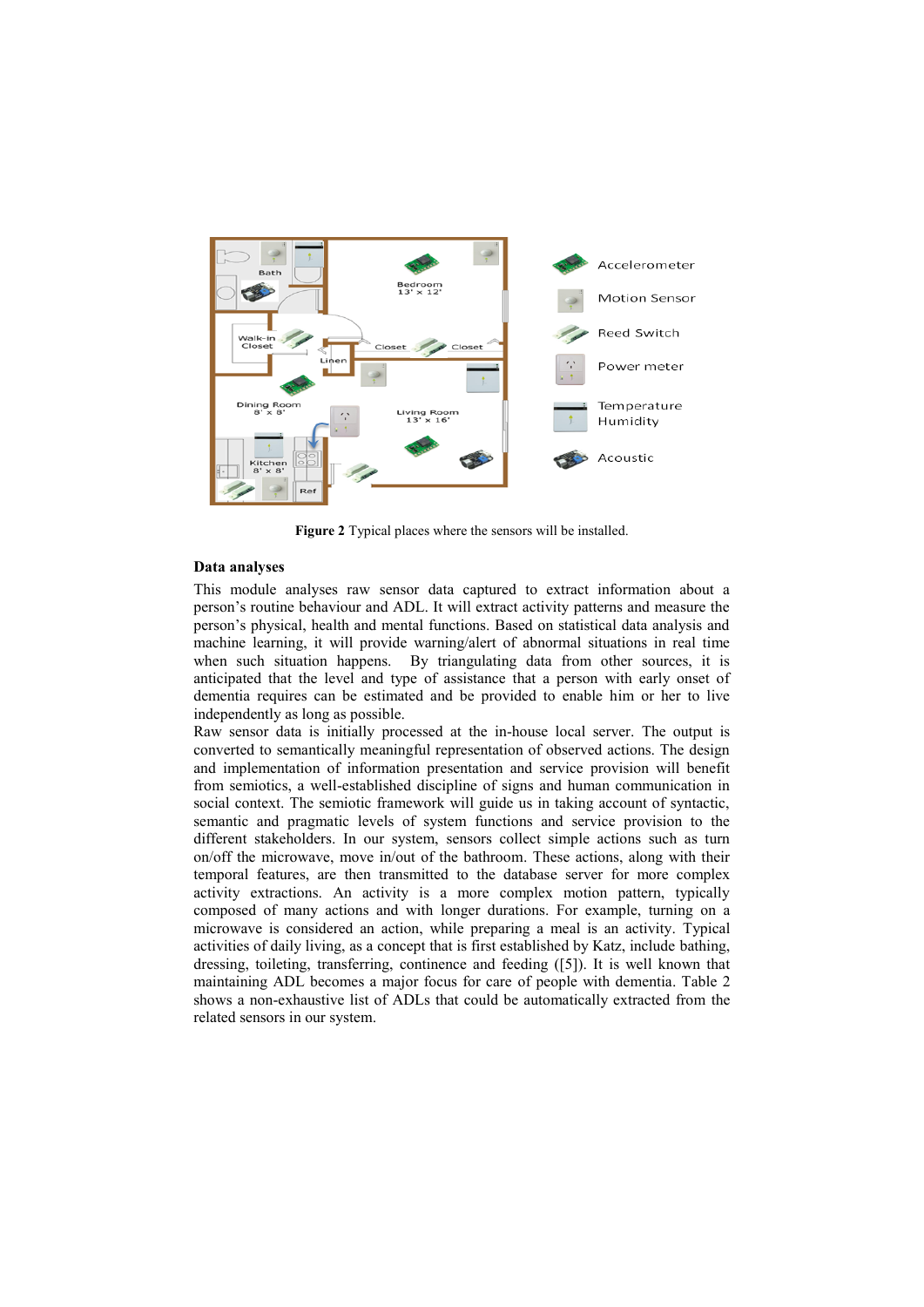**Table 2**: Extracting ADLs from sensors

| Daily activities         | Sensor types                          |
|--------------------------|---------------------------------------|
| Indoor walking/wandering | Motion sensors                        |
| Sleep                    | Motion sensors, accelerometer         |
| Preparing meals          | Motion, Power, Acoustic sensors       |
| Washing cloth            | Power, Motion sensors, Reed switch    |
| Visiting bathroom        | Motion, Temperature, Humidity sensors |
| House cleaning           | Motion, Power, Acoustic sensors       |
| Postural transfer        | Pressure, Motion sensor               |

#### **Wellness determination process through monitoring daily activities**

Fig. 2 shows the schematic representation of the determination of wellness of elderly in the proposed Smart Home. The recognition of basic ADLs and determination of wellness of the elderly are described in the following Equations.

$$
P (t|c) = \frac{N_{ct} + 1}{\sum_{t' \in V} (N_{ct'} + 1)} = \frac{N_{ct} + 1}{\sum_{t' \in V} N_{ct'} + K'} \tag{1}
$$

where  $N_{ct}$  is the number of times a particular sensor ID occurs in activity 'c'. V is the set of sensor IDs.  $K'=|V|$  is the number of unique sensor IDs. The first function( $\beta_1$ ) indicates about the non-usage or inactive duration of the appliances, and the second function  $(\beta_2)$  is about the over-usage of specific household appliances. The following are the details:

$$
\beta_1 = 1 - \frac{t}{T}; \beta_2 = 1 + (1 - \frac{T_\alpha}{T_n})
$$
\n(2)

#### **Data Presentation**

In order to improve awareness and facilitate self monitoring, data will be presented in tablet PC or mobile phone. This will enable family members to gain an insight into the capacity and condition of living of their beloved ones; assist health care providers to get a whole picture of the person's daily lives, routines and health status. The awareness and information will facilitate the timely provision of intervention through telehealth and telecare.

The data will be presented to the person for whom home monitoring service is provided, to family care givers and to clinical professionals providing health services to the person. It can be used by the person for the purpose of self-monitoring, by care givers as a means for remote monitoring and care assistance, and by clinicians to support their diagnostic and treatment decision through examining the changes/trends in ambient and activities of daily living, psychological, behavioral and vital signs, respectively, for older people with early dementia, which is particularly useful for those living at home alone. For the later, we will provide a tablet-based application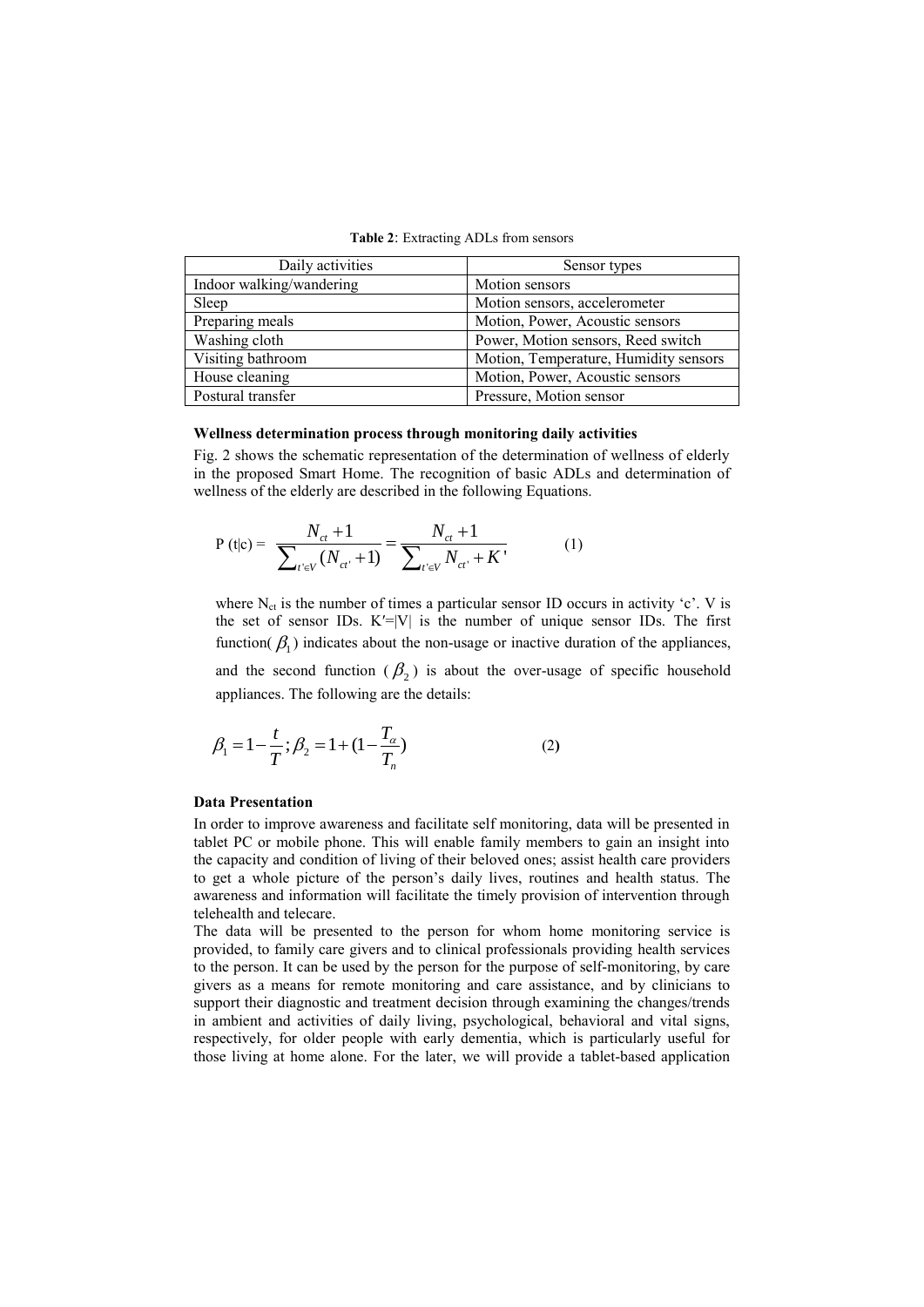for them to self-monitor their daily activities and conduct physiological assessments regularly.

#### **Implementation studies**

The Smart Home system will be developed and implemented in the relevant population to develop and test the system implementation methods. The purpose of the trial is to  $(1)$  develop and fine-tune the technology;  $(2)$  understand the facilitators and barriers for acceptance and usage of the system; (3) test acceptance, usage and impact of the system on people with mild dementia and their family carers; (4) develop the relevant training and support services to foster adoption and usage; and (5) develop the business model for the commercial roll out of the solution to large population. These will be achieved in three stages.

#### **Stage 1. Develop and fine-tune the technology, and develop understanding about facilitators and barriers for system adoption**

This trial will be conducted in small population with five to ten people who suffer from mild dementia. The selection of sample will take into account a balance of genda, living environment and life style. Both engineers and system analysts will be involved in the trial. In addition to the data collected by the sensors, human factors for system implementation will also be collected through interview and observation. These data are important in guiding the development of user-friendly interface that will be accepted by the people with dementia and their family carers. The indicators for human factors include the interface design that is acceptable by the end users, the older people's preference for navigating the system and the type of devices with optimal opportunity to be accepted and used. The functions and messages that are useful for the intended population will also be identified.

#### **Stage 2. Pilot trial of the system in small population group**

After the initial validation, the system will be further implemented in a small population group of 30 to 50 people with dementia to further test the functionality, user acceptance, usage and effectiveness of the system. Any issues identified will be timely fixed, with system improved. This test and improvement process will be continuously conducted and evolved until enough evidence has been gathered to prove that the system has achieved its objectives.

### **Stage 3. Large scope implementation to develop the business model for rolling out the system**

After the efficacy of the system is validated, the solution will be rolled out in the scope of a city or province to further test its efficacy for large population. The relevant business model for technology roll out will be developed. This include costing model for the solution, implementation strategies, end user support and roles and responsibilities of the relevant stakeholder groups, etc.